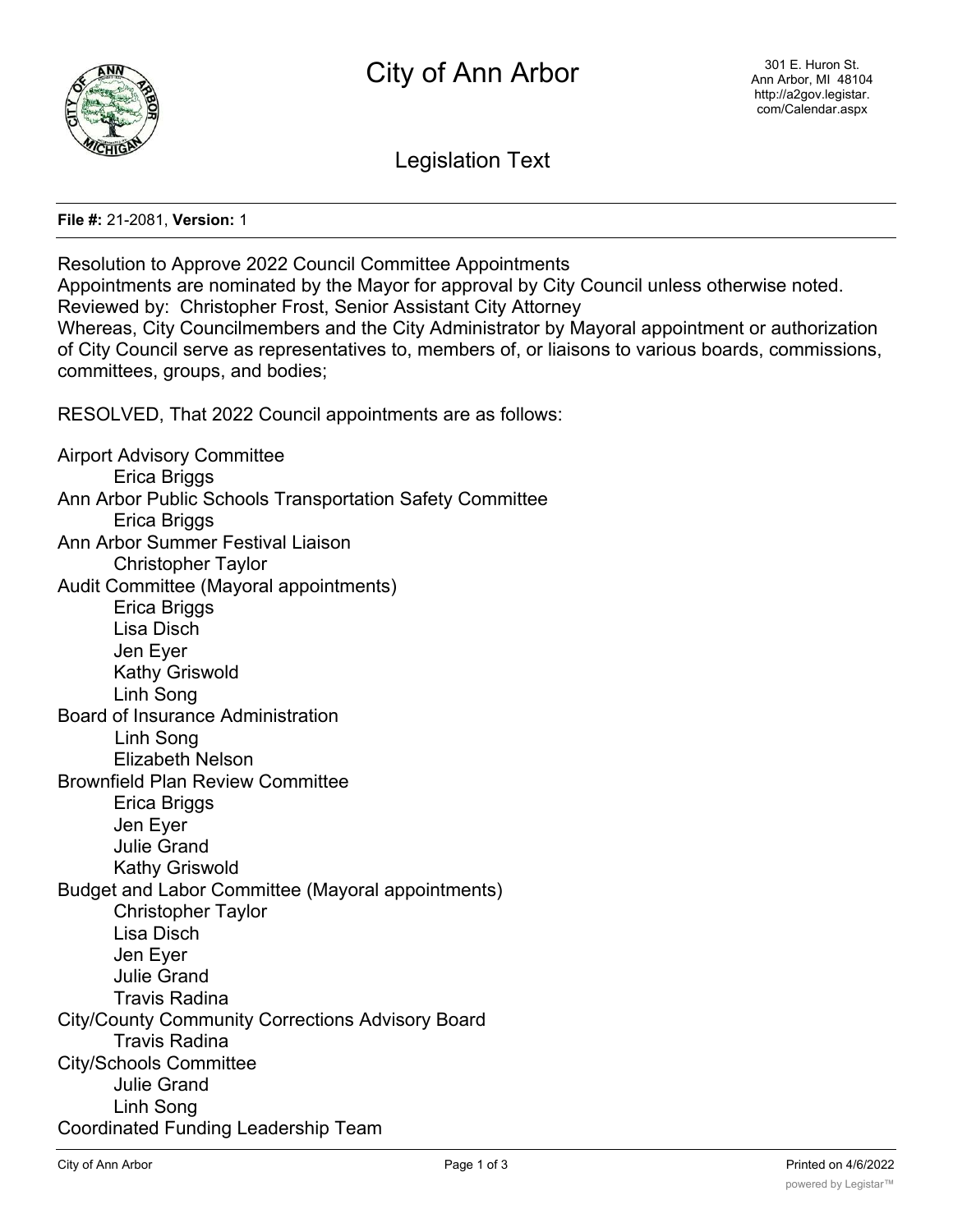Julie Grand Commission on Disability Issues Elizabeth Nelson Community Events Funds Committee (Mayoral appointments) Lisa Disch Julie Grand Council Administration Committee (Mayoral appointments) Christopher Taylor Jen Eyer Julie Grand Kathy Griswold Travis Radina Council of the Commons Erica Briggs Lisa Disch Council Policy Agenda Committee (Mayoral appointments) Erica Briggs Jen Eyer Kathy Griswold Travis Radina Linh Song DDA Partnerships Committee Linh Song Ali Ramlawi DDA Milton Dohoney Jr. Energy Commission Erica Briggs Travis Radina Environmental Commission (City Council appointment) Lisa Disch Kathy Griswold Greenbelt Advisory Commission (City Council appointment) Julie Grand Housing Affordability and Equity Task Force Ali Ramlawi Housing Commission Liaison Julie Grand Housing, & Human Services Advisory Board Travis Radina Linh Song Human Rights Commission Travis Radina Elizabeth Nelson Huron River Watershed Council Liaison Lisa Disch Independent Community Police Oversight Commission